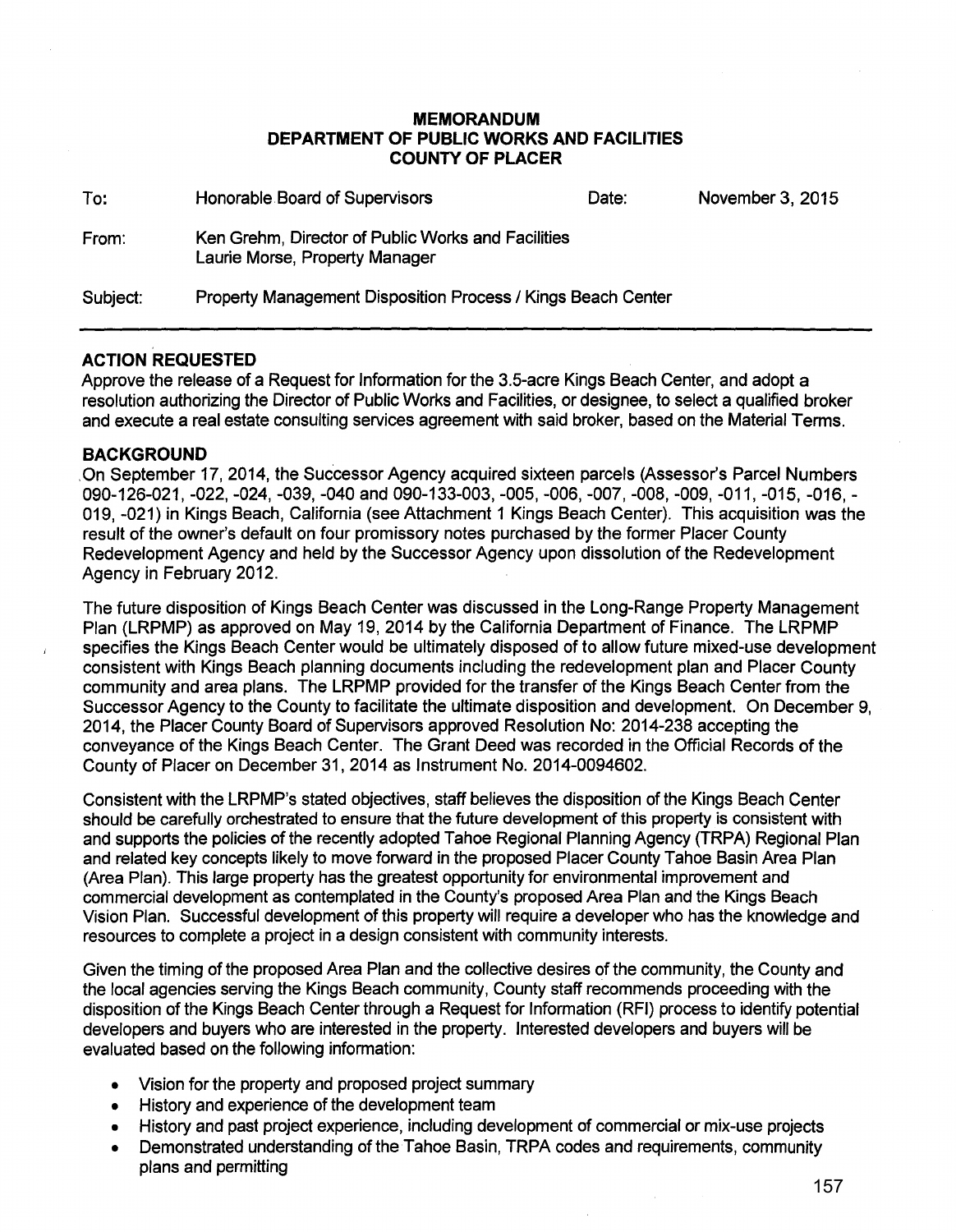• Financial information, project resources, and banking and business references

The RFI process for the Kings Beach Center is anticipated to be initiated before or during the first quarter of calendar year 2016. Staff is recommending the proposed RFI for the Kings Beach Center be issued concurrently with the Successor Agency's issuance of a separate RFI for the adjacent Town Center South property (see Attachment 1). Due to its proximity to the Kings Beach Center, Town Center South will be marketed for disposition by the Successor Agency at the same time as the Kings Beach Center to allow for its inclusion into the Kings Beach Center project design.

Depending on the results of a RFI process, the County can then elect to proceed with a Request for Qualifications (RFQ), a Request for Proposals (RFP) or direct contract negotiations with a single party. Proposals or agreement information from qualified developers would include specific terms and conditions for property acquisition, proposed project details, and development schedule.

To maximize exposure of this property to qualified developers and buyers, staff recommends that the County procure a real estate broker to assist with the disposition process. This will provide the highest level of exposure for the RFI and the property, thereby helping to ensure the highest returns (financial, environmental, and community serving) to the taxing entities and community, and the recovery to the County of the acquisition, taxes and maintenance costs of the property.

With your Board's approval, a Non-Exclusive Real Estate Consulting Services Agreement (Agreement) with a qualified broker will be prepared. The scope of services will include marketing of the RFI document, interactions with potential developers, evaluation of submittals received, and consultation regarding the ultimate real estate transaction based on Material Terms (see Attachment 2). The broker would be compensated on a time and materials basis for specified services, pursuant to the Agreement, in an amount not to exceed \$20,000. Furthermore, if the broker identifies a qualified buyer, the broker could act as the broker for the County and the buyer, provided both parties agree and pursuant to a Purchase and Sale Agreement or Lease Agreement. In the event a sale or lease agreement is consummated, the amount paid to the broker for services provided pursuant to the terms of the Agreement would be deducted from the final commission earned through the sale or lease. If the buyer/developer is represented by a separate broker, the broker would agree to split 50/50 the real estate commission due. Any amount over and above the \$20,000 would be deducted from the purchase price upon and only in the event of, a close of escrow or an executed lease agreement.

Staff suggests that the disposition process, as outlined above, will provide the highest value for the property and will facilitate the project development of the Kings Beach Center as contemplated by the LRPMP, the County and the community. To proceed with the proposed Agreement, it is necessary for your Board to approve the disposition process and the attached resolution authorizing the Director of Public Works and Facilities, or designee, to enter into the Agreement.

#### **ENVIRONMENTAL STATUS**

This is an administrative action, does not constitute a project, and is not subject to environmental review per the California Environmental Quality Act Guidelines Section 15378(b)(5).

#### **FISCAL IMPACT**

Funding for County staff and consulting services associated with the disposition is available in Capital Project 4973 - Kings Beach Center Disposition. The County continues to incur costs associated with the maintenance of the property, buildings and existing tenants. This fiscal impact to the County will continue as long as the County owns the property.

ATTACHMENT 1 - KINGS BEACH CENTER ATTACHMENT 2- RESOLUTION AUTHORIZING REAL ESTATE CONSULTING SERVICES FOR KINGS BEACH CENTER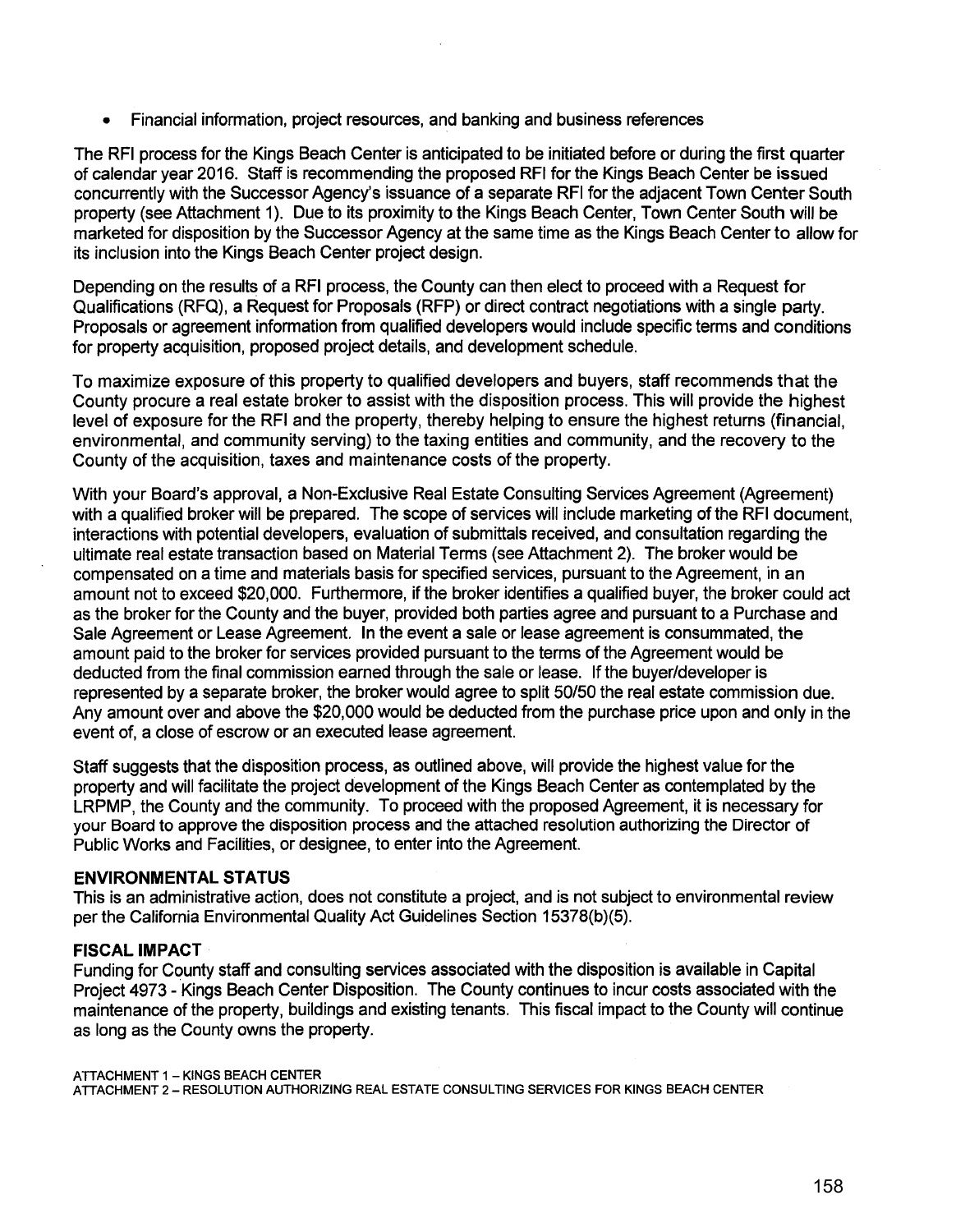## **ATTACHMENT 1 PLACER COUNTY PROPERTY KINGS BEACH CENTER**



 $\sim$ 

 $\ddot{\phantom{0}}$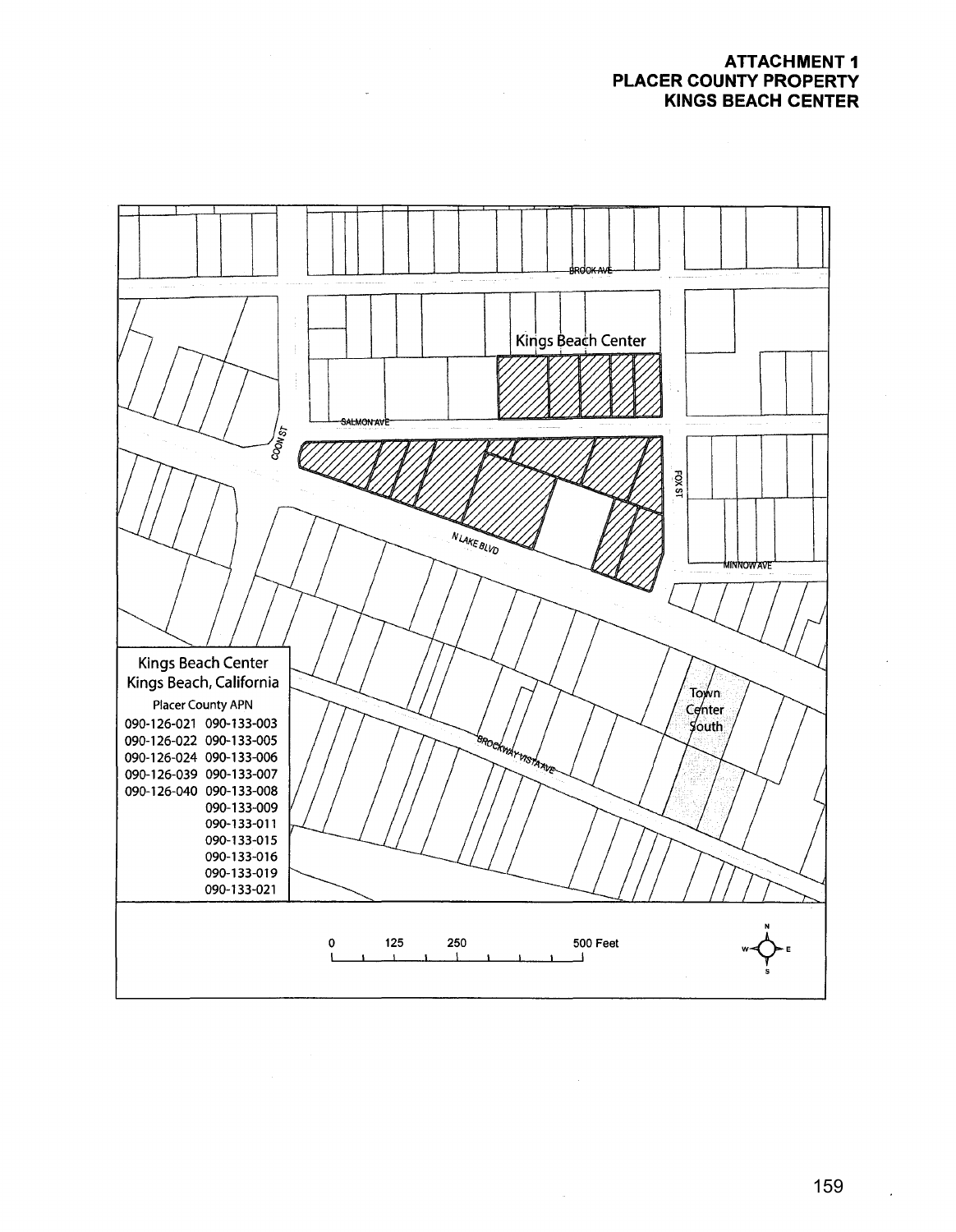# **Before the Board of Supervisors County of Placer, State of California**

**In the matter of:** 

**Resol. No: \_\_\_ \_** 

Adopt a resolution to authorize the Director of Public Works and Facilities, or designee, to execute a real estate consulting services agreement with a qualified broker for the disposition of the Kings Beach Center.

The following Resolution was duly passed by the Board of Supervisors of the County of Placer at a regular meeting held **by the following vote on roll call:** 

Ayes:

Noes:

Absent:

Signed and approved by me after its passage.

Chair, Board of Supervisors

Attest:

Clerk of said Board

WHEREAS, on September 17, 2014, the Successor Agency acquired sixteen parcels (Assessor's Parcel Numbers 090-126-021, -022, -024, -039, -040 and 090-133-003, -005, -006, -007, -008, -009,- 011, -015, -016, -019, -021) in Kings Beach, California through a Deed in Lieu of Foreclosure, recorded in the Official Records of the County of Placer as Instrument No. 2014-0064550; and

WHEREAS, the Long-Range Property Management Plan (LRPMP), as approved by the Department of Finance on May 19, 2014, addresses the disposition and development of the real property formally owned by the Successor Agency for future development purposes consistent with redevelopment and community plans contemplated by Placer County and the former Placer County Redevelopment Agency; and

WHEREAS, on December 9, 2014, the Placer County Board of Supervisors approved Resolution No: 2014-238 accepting the conveyance of the Kings Beach Center. The Grant Deed was recorded in the Official Records of the County of Placer on December 31, 2014 as Instrument No. 2014-0094602; and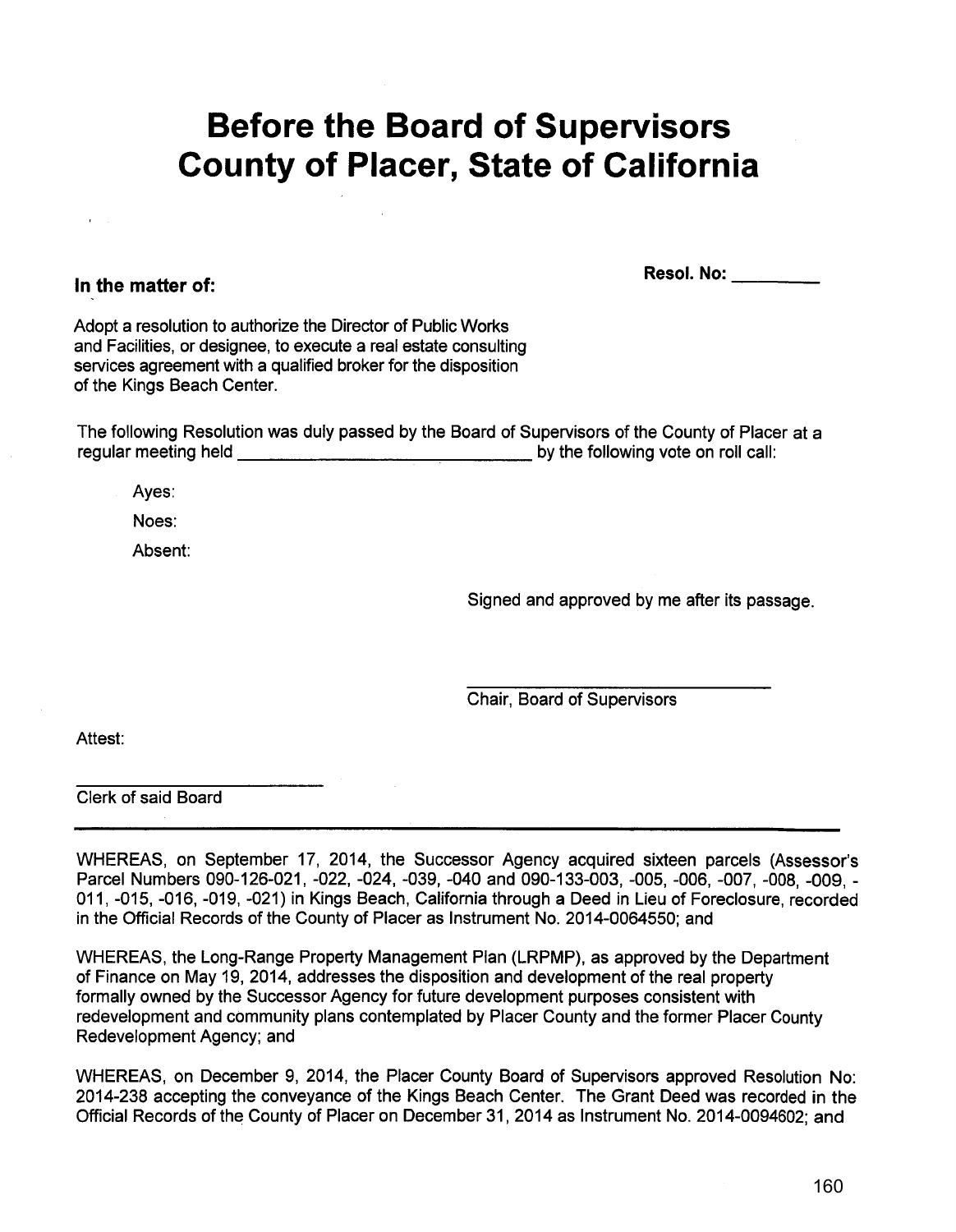WHEREAS, since acquisition by the County, staff has carefully evaluated the disposition of the Kings Beach Center to provide the highest value for the property and to facilitate the project development as contemplated by the LRPMP, the County and the community.

NOW, THEREFORE, BE IT RESOLVED, that the County of Placer Board of Supervisors delegates authority to the Director of Public Works and Facilities, or designee, to enter into a real estate consulting services agreement pursuant to the Material Terms in Exhibit A with a qualified broker to provide real estate consulting services for the disposition of the Kings Beach Center Property, subject to Placer County Counsel approval.  $\mathbf{r}$